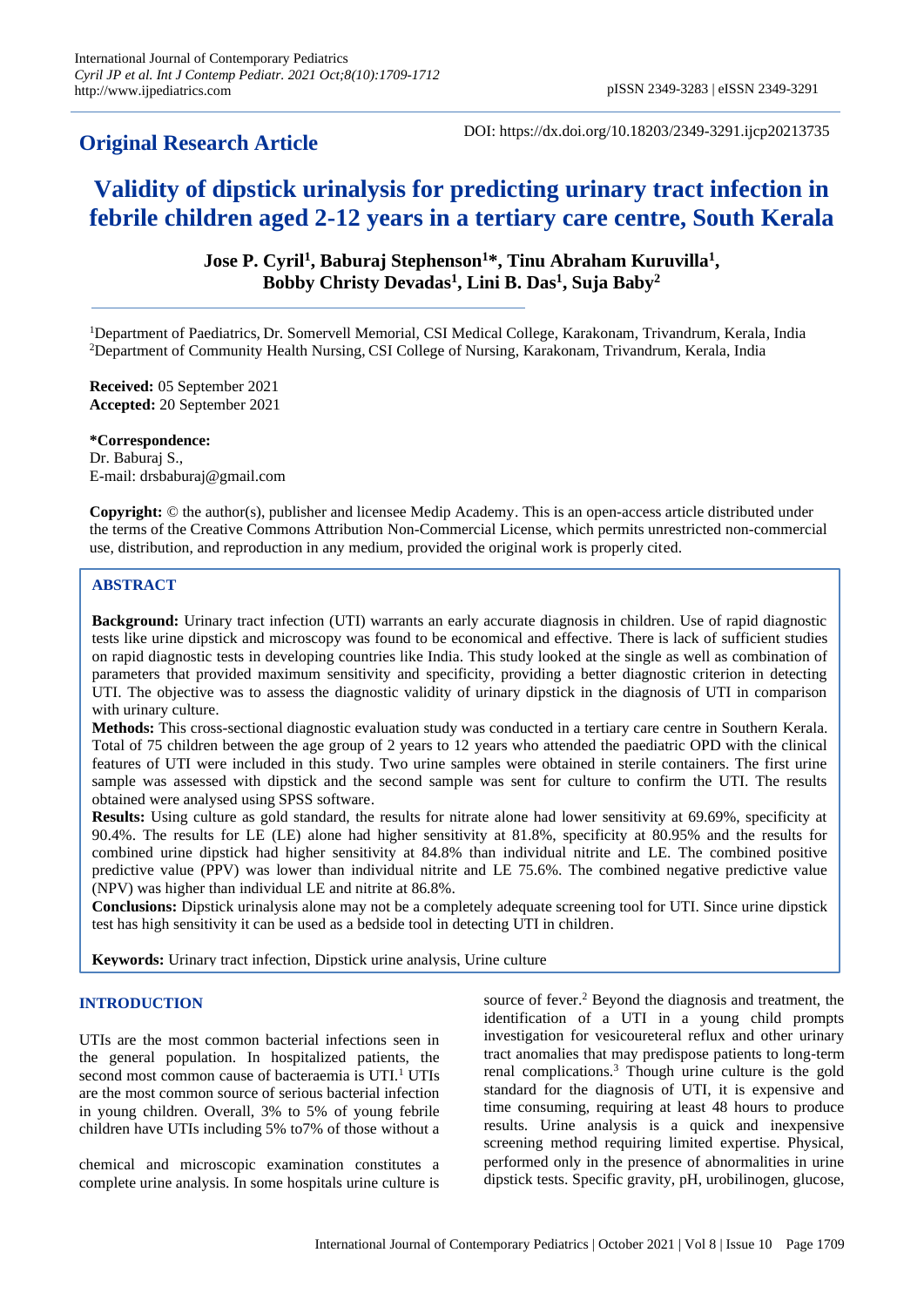ketones, blood, LE and nitrite are tested in dipstick analysis. Negative urine dipstick analysis was found to be valuable in ruling out UTI by a few studies.<sup>4</sup> However, a meta-analysis has shown that a negative dipstick analysis was insufficient to rule out UTI.<sup>5</sup>

Use of rapid diagnostic tests like urine dipstick and microscopy, over the recent past was found to be economical and effective in avoiding unnecessary sampling or urine cultures. These tests guided in selectively performing urine culture based on urine analysis reports, unless there was a strong clinical suspicion or if the patient had received antibiotics. These tests were also helpful in initiating an empirical treatment in children with strong suspicion of UTI, while the urine culture reports were awaited. Many studies have reported high specificity and sensitivity of dipstick tests and these tests aided in early therapeutic intervention, thereby preventing complications. Although extensive paediatric studies have been done to evaluate the performance characteristics of these rapid diagnostic tests in rightly diagnosing a UTI, there was lack of sufficient studies and paucity of data on these in developing countries like India.<sup>6</sup>

This study focused on validity of urine dipstick in early detection of childhood urinary tract infection as an effective screening tool in a South Indian set up. This study looked at the single as well as combination of parameters that provided maximum sensitivity and specificity, providing a better diagnostic criterion in detecting an underlying urinary infection.

#### *Objective*

The objective was to assess the diagnostic validity of urinary dipstick test in the diagnosis of UTI in comparison with urinary culture.

# **METHODS**

This hospital based cross-sectional diagnostic evaluation study was conducted at Dr. SM CSI medical college and hospital, Karakonam, Trivandrum, a tertiary care centre in Southern Kerala, during November 2018 to 2020 with the permission of institutional ethics committee. After getting written informed consent from the parents and assent from children, a total of 75 children between the age group of 2 years to 12 years who attended the paediatric OPD with the clinical features of UTI (dysuria, burning micturition, urgency, frequency, suprapubic pain, urinary incontinence, haematuria, abdominal pain, back pain, flank pain, malaise, nausea or vomiting) were included in this study.<sup>7</sup> The children who received antibiotics 48 hours prior to hospital visit, having acute respiratory tract infection with fever, indwelling Foleys catheter, immunodeficiency disorders, nephritic syndrome and urinary tract anomalies with UTI were excluded from the study. A semi structured proforma was used to enter the sociographic and clinical variables. The clean mid-stream catch urine collection technique was explained by the principal investigator in the OPD to the parents as well as the child with video demonstration. Two urine samples were obtained under strict aseptic precautions sterile containers. The presence of UTI was assessed with dipstick urinalysis test (ACON mission urinalysis strips) by the principal investigator in the OPD itself with the sample one and the second sample was sent to the microbiology lab for urine culture to confirm the UTI. The results obtained from urine analysis by urine dipstick test and urine culture was entered in the MS excel and was analysed using SPSS trial version software. The true positive, true negative, false positive, false negative values were obtained and specificity, sensitivity, PPV, NPV were calculated.

#### **RESULTS**

A total of 75 children between 2 to 12 years of age were included in this study. The mean age of the study population was  $6.7\pm2.8$  years, in those males were having higher mean age of 6.87±2.4 years when compared to 6.56±3.1 years for females. Urine dipstick test showed LE present in 35 children (46.7%) and nitrite present in 27 children (36%).

Urine culture was done in all subjects, of which 33 were positive (44%) and the rest were negative (56%). Using culture as gold standard, the results for nitrate alone had lower sensitivity at 69.69% (95% CI=54.0 to 85.3) and specificity at 90.4% (95% CI=81.5 to 99.3). PPV and NPV for nitrite alone was 85.10% (95% CI=71.7 to 98.5) and 79.16 % (95% CI=67.6 to 90.6), respectively.

# **Table 1: Comparison of nitrite levels and urine culture.**

|                               | <b>Urine culture</b> |                |       |                              |  |
|-------------------------------|----------------------|----------------|-------|------------------------------|--|
| <b>Urine dipstick nitrite</b> | Positive             | Negative       | Total | Chi-square test              |  |
|                               | n                    | n              | N     |                              |  |
| <b>Positive</b>               | True positive        | False positive | 27    | Test value=3.98;<br>$p=0.04$ |  |
| n                             | 23                   |                |       |                              |  |
| <b>Negative</b>               | False negative       | True negative  | 48    |                              |  |
| n                             | 10                   | 38             |       |                              |  |
| Total $(N)$                   | 33                   | 42             | 75    |                              |  |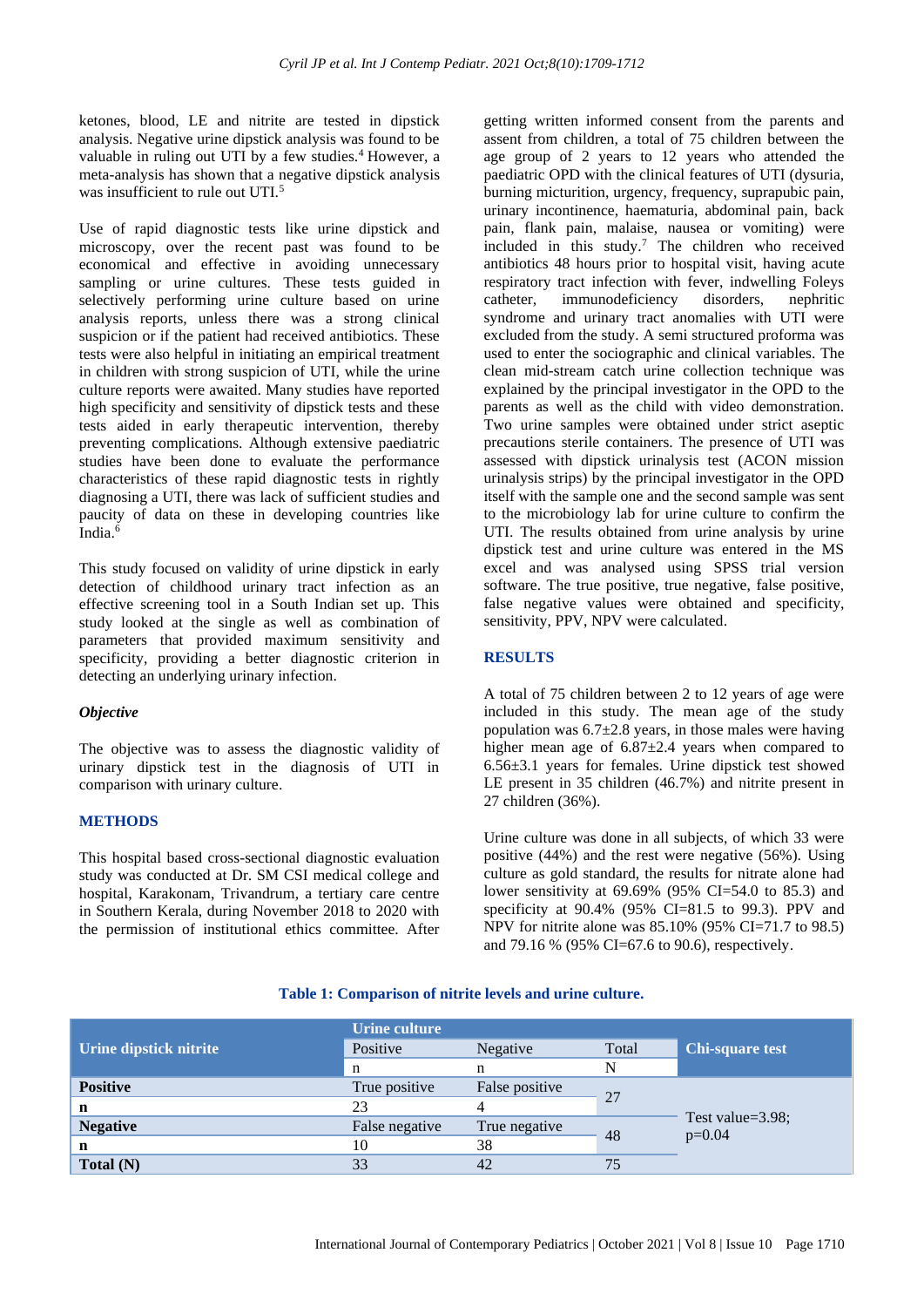# **Table 2: Comparison of LE levels and urine culture.**

|                 | Urine culture  |                |       |                                   |
|-----------------|----------------|----------------|-------|-----------------------------------|
| <b>LE</b>       | Positive       | Negative       | Total | <b>Chi-square test</b>            |
|                 | n              | n              | N     |                                   |
| <b>Positive</b> | True positive  | False positive | 35    | Test value= $29.256$ ;<br>p<0.001 |
| n               | 27             |                |       |                                   |
| <b>Negative</b> | False negative | True negative  | 40    |                                   |
| n               |                | 34             |       |                                   |
| Total $(N)$     | 33             | 42             | 75    |                                   |

#### **Table 3: Comparison of nitrate and LE levels with urine culture.**

|                                | Urine culture  |                |       |                                   |
|--------------------------------|----------------|----------------|-------|-----------------------------------|
| <b>Combined urine dipstick</b> | Positive       | Negative       | Total | <b>Chi-square test</b>            |
|                                | n              | n              | N     |                                   |
| <b>Positive</b>                | True positive  | False positive | 37    | Test value= $29.737$ ;<br>p<0.001 |
| n                              | 28             |                |       |                                   |
| <b>Negative</b>                | False negative | True negative  | 38    |                                   |
| n                              |                | 33             |       |                                   |
| Total $(N)$                    |                | 42             | 75    |                                   |

#### **Table 4: Urine dipstick validity.**

| <b>Validity</b>                                                        | <b>Nitrite % (95% CI)</b>      | LE % $(95\% \text{ CI})$ | <b>Combined</b><br>$% (95\% CI)$ |
|------------------------------------------------------------------------|--------------------------------|--------------------------|----------------------------------|
| <b>Sensitivity (true positive/true</b><br>positive+false negative)×100 | $69.69(54.0 \text{ to } 85.3)$ | 81.80 (68.6 to 94.9)     | 84.8 (72.6 to 97.0)              |
| Specificity (true negative/true<br>negative+false positive)×100        | 90.47 (81.5 to 99.3)           | 80.95 (69.0 to 92.8)     | 78.5 $(66.1 \text{ to } 90.9)$   |
| PPV (true positive/true positive+false<br>positive $\times 100$        | 85.10 (71.7 to 98.5)           | 77.10 (63.2 to 91.0)     | 75.6 (61.8 to 89.5)              |
| NPV (true negative/true<br>negative+false negative)×100                | 79.16 (67.6 to 90.6)           | 85.00 (73.9 to 96.0)     | 86.8 (76.1 to 97.5)              |



# **Figure 1: Urine dipstick validity.**

The results for LE alone had higher sensitivity at 81.8% (95% CI=68.6 to 94.9). PPV was lower than nitrite 77.1% (95% CI=63.2 to 91.0) and NPV for LE alone was higher than nitrite at 85.0% (95% CI=73.9 to 96.0).